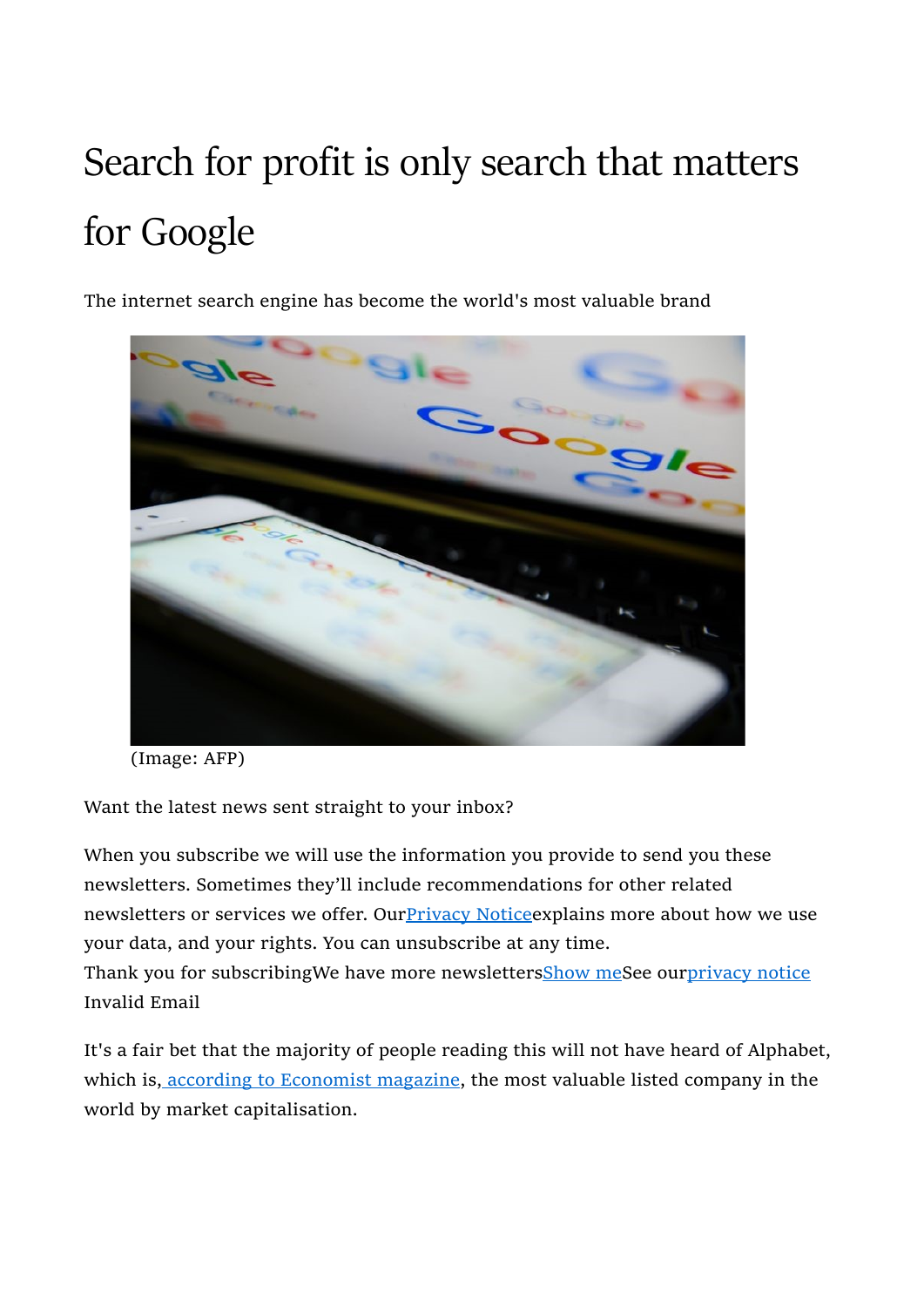Its capacity to make money is staggering. With revenue of \$90bn in 2016, in April this year Alphabet's market value passed \$600bn whilst recently released figures showed a 21% annual rise in revenues of \$26bn during the three months to June 30.

But whilst we might not know of Alphabet we will almost certainly know of Google, the company's chief asset. Google, while other search engines have seen a decrease in usage, has become the key which allows almost instant access to the wonders of the World Wide Web.

#### Global domination within two decades

It processes more than 40,000 search queries every second, which translates to more than 3.5 billion searches per day and 1.2 trillion searches per year worldwide.

Google has, according to the yearly Global 500 rankings, replaced Apple as the world's most valuable brand. And when one considers that Google is currently banned in China, these figures are even more astounding.

As Rory Cellan-Jones has pointed out; 20 years ago the word Google was unknown.

Now, he writes, according to research published by Lancaster University, Google pops up more frequently in casual conversation than "clever", "eggs", "fridge", or "death". In 2006, The Oxford English Dictionary recognised that "Google" had become a verb.

Us ordinary searchers use Google for free.

## So how does it make such vast sums of money?

As their annual report of 2012 put it, "[Google] generates revenue primarily by delivering relevant, cost-effective online advertising."

This takes the form of Google AdWords where advertisers pay to have their results displayed to particular audiences on relevant sites. The beauty of this from the point of view of the advertiser is that AdWords is a cost per click service, so if a link is not clicked then Google does not make any money directly from the search.

Then there is Google's AdSense which in very simple terms allows website owners to make money by displaying Google ads. Google then takes a share of any revenue generated – again only when someone clicks on the ad.

But this is not all. Google is no longer merely a search engine. As financial expert Kevin Johnston has written, Alphabet has more than 200 companies with YouTube and Android delivering the most profit.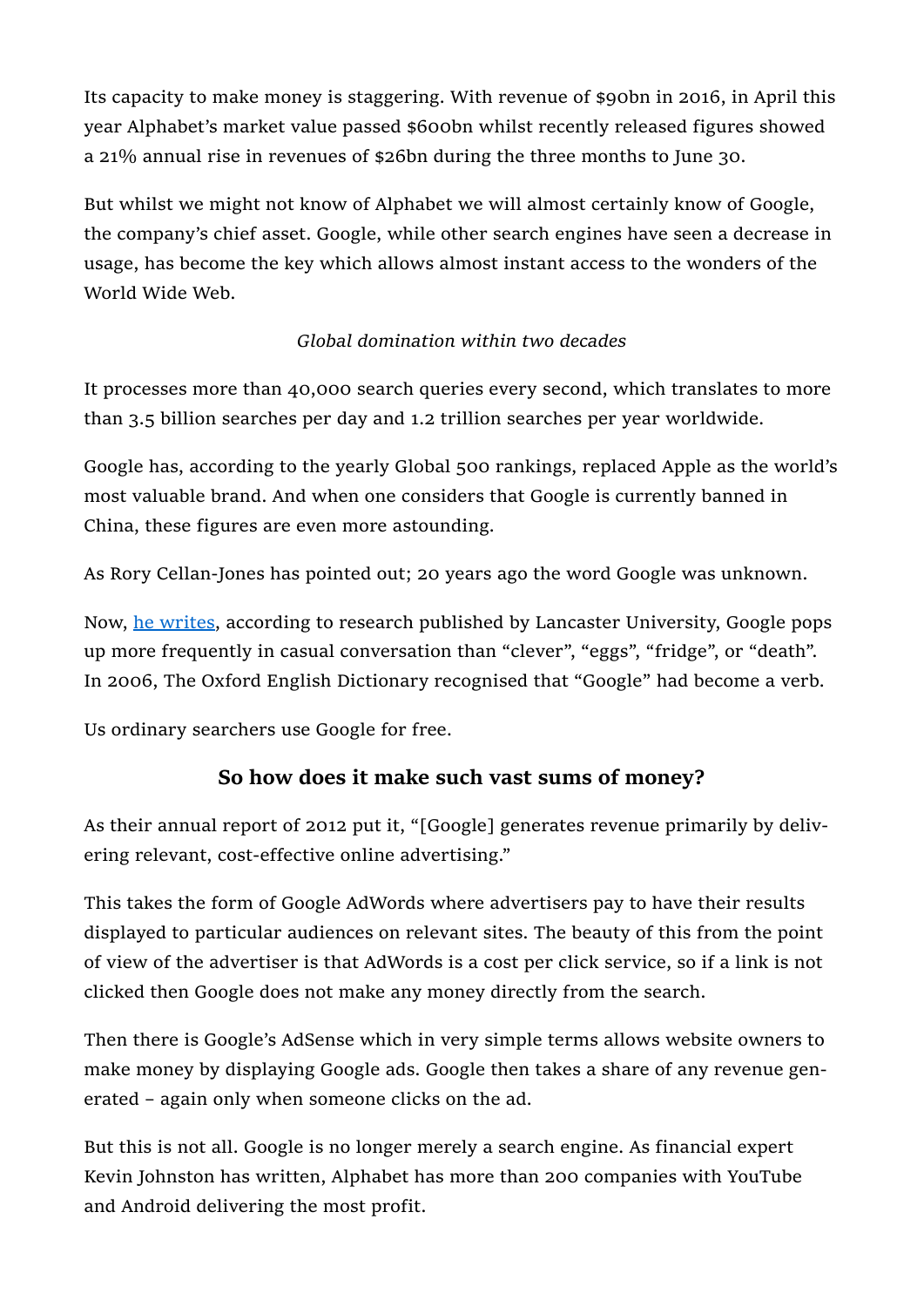Google makes US\$9bn per year from advertising on YouTube, which dominates the online video market while Android, the software system used in phones and tablets powers about 85% of all Smartphone's globally.

It's hard to disagree with **technology** writer Lisa Eadicicco who asserts that it's possible to imagine a near future when Android will be in every single device from thermostats to toothbrushes.

That the sheer scale of Google (and Facebook, for that matter) threatens the very existence of the conventional media has been well documented. The revenues that were once taken for granted have all but disappeared as these two giants have harnessed advertising spend.

#### Also by Dr Jewell: Why gender stereotypes should be of equal concern to all sexes

As the Financial Times illustrated, combined, they accounted for 75% of all new online ad spending in 2015. In the US, 85 cents of every new dollar spent on digital went to the two companies in the first quarter of 2016.

Just this week the UK's **Press Gazette reported** that Google and Facebook garner most of the £10.3bn a year spent on digital advertising in the UK and account for around 80% of the growth.

#### How does Google impact on our privacy?

But it's what Google knows about its users which is of concern, too, with surveys suggesting that 79% of UK adults are concerned about their privacy online.

When we use Google for free (whether that's Gmail, Drive, search, YouTube, and Google Maps) we are entering into an agreement whereby we share information about ourselves which Google can pass on to its advertisers.

But just think about what Google knows about us if we use the above devices. The search engine records all of our searches, Google Maps can record where we are and where we have been. YouTube records our viewing preferences. Gmail knows how many emails we've sent and who is on our contact list. Google calendar can record our activities and schedules offline.

Of course, there are ways to ensure that Google doesn't know everything, but what's interesting about this, writes Julianne Tveten, is that the burden of establishing online privacy has fallen on the individual civilian.